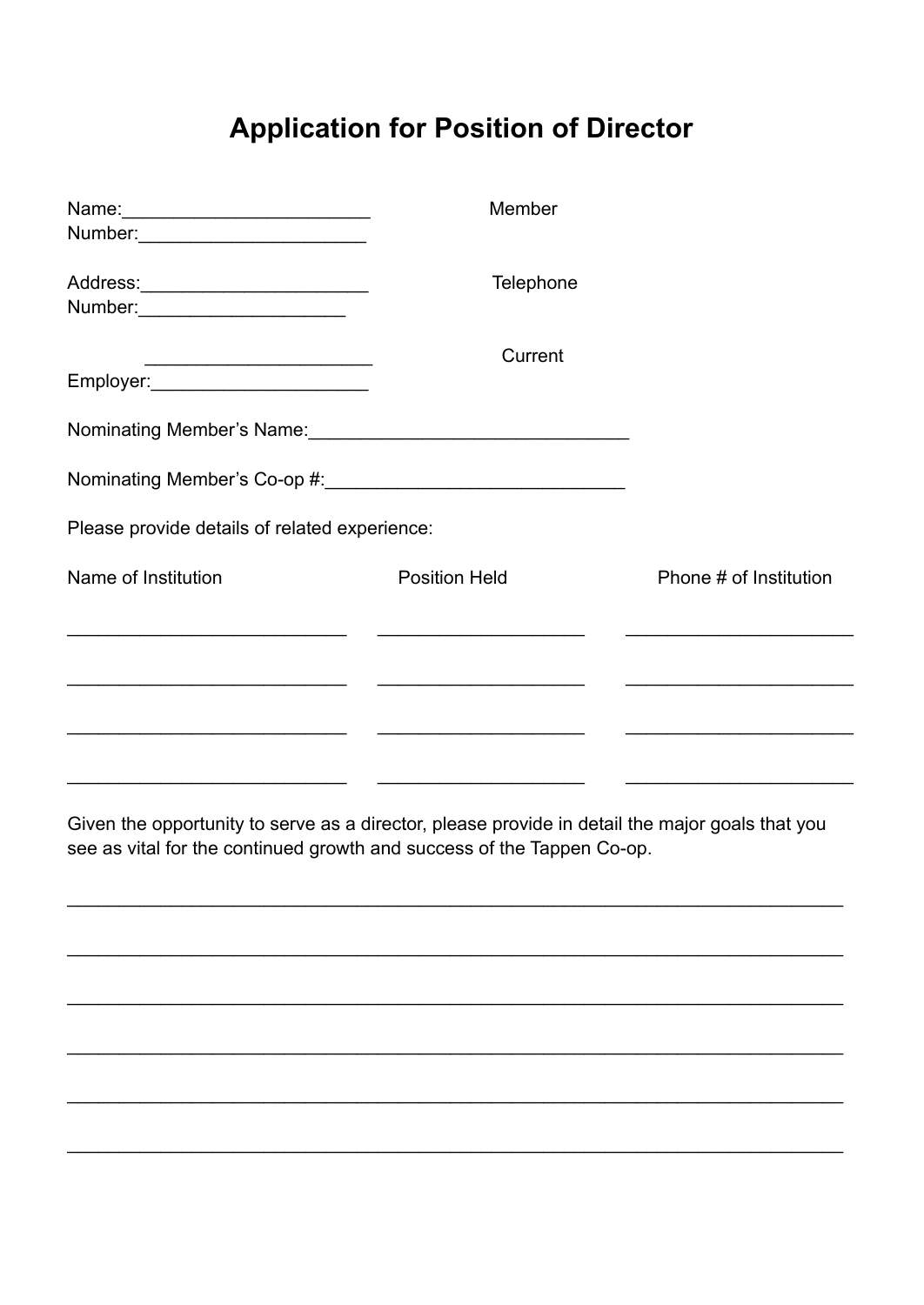Please provide detailed information on the expertise that you possess in any of the following areas:

Marketing / Finance / Business Management / Strategic Planning / Conducting Meetings / **Community Relations** 

How many hours per month can you invest in serving as a director of the Tappen Co-op  $\overline{\mathbf{?}}$ 

Please list the strengths that you possess and give examples of ways that you have effectively worked together as a team player when you served in a similar capacity.